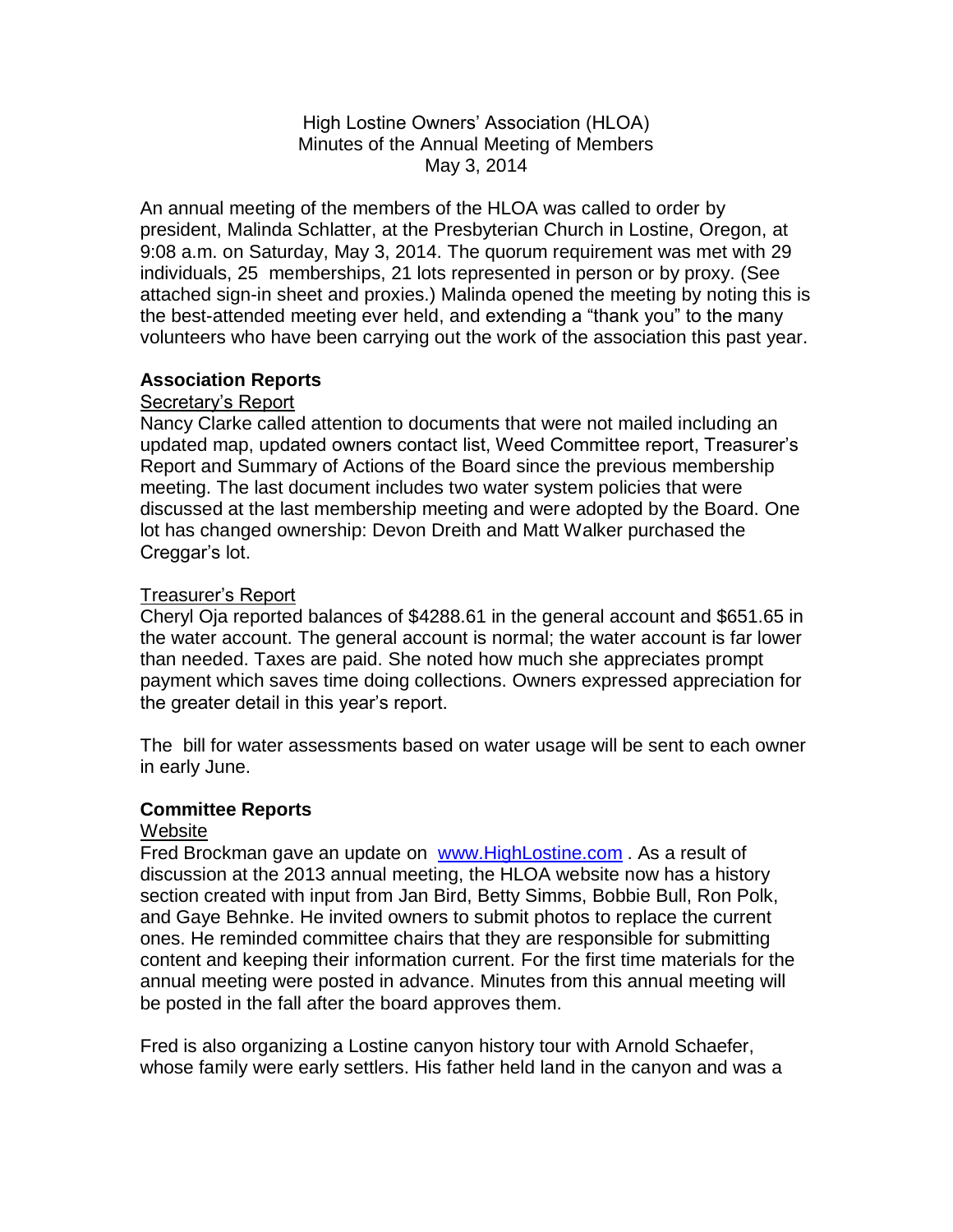good friend of Chief Justice William O. Douglas. The tour will be either July 12th or 19<sup>th</sup> and Fred will distribute a sign up sheet.

# Architectural Control Committee

Ron Polk reported that the ACC has had numerous queries but only one application. It was for home improvements for himself and it was approved by the other members of the committee.

#### Weed Committee

Jim Dameron reminded owners that we have a noxious weed problem in our development that requires everyone to participate in eradication in order to avoid monocrops of noxious weeds that harm the local economy. He reported that most owners are trying, and most succeeding, at managing the problem. An informal road survey last year resulted in notice to 12 owners reminding them to stay ahead of this multi-year problem. The county will pay 50% of the cost if owners use a certified person. Keith Naughton will be spraying HLOA easements and properties soon after June  $1<sup>st</sup>$  and owners will receive a reminder and contact information. Non-chemical options are also available.

#### Water System Managers

Bobbie Bull provided the attached written report, noting that our water quality is consistently good. The state's training program will be held May 28<sup>th</sup>, and will be attended by Mickey McClendon, Gay Behnke and Bobbie Bull. Any volunteers who wish to attend should contact Bobbie for information and registration

Bobbie thanked members of the water committee. The unique design and challenges of our system require constant work. George Oja and Roger Weishoff have been especially taxed, trekking up and changing batteries at the reservoir, and Gaye Behnke has done much of the sample collection. Dick Bull has led the policy development and system decision-making.

Bobbie also reminded members that HLOA is regulated by the state of Oregon. We will come under federal regulation when we reach either 25 full-time residents or 14 full-time connections. We are currently at 19 and 10 for full-time with an additional 16 people using water intermittently. The federal regulations will be considerably more complicated and expensive.

#### Water System Committee

Dick Bull reported that the Operations and Maintenance Manual continues to be updated. Official copies are held by committee members and the President of the association. Owners may have an informal electronic copy, though these may not be systematically updated. Half of the manual is what to do in a water system emergency. In other news, the committee is making changes in how purchases for supplies and services are made so that we can track expenditures closely.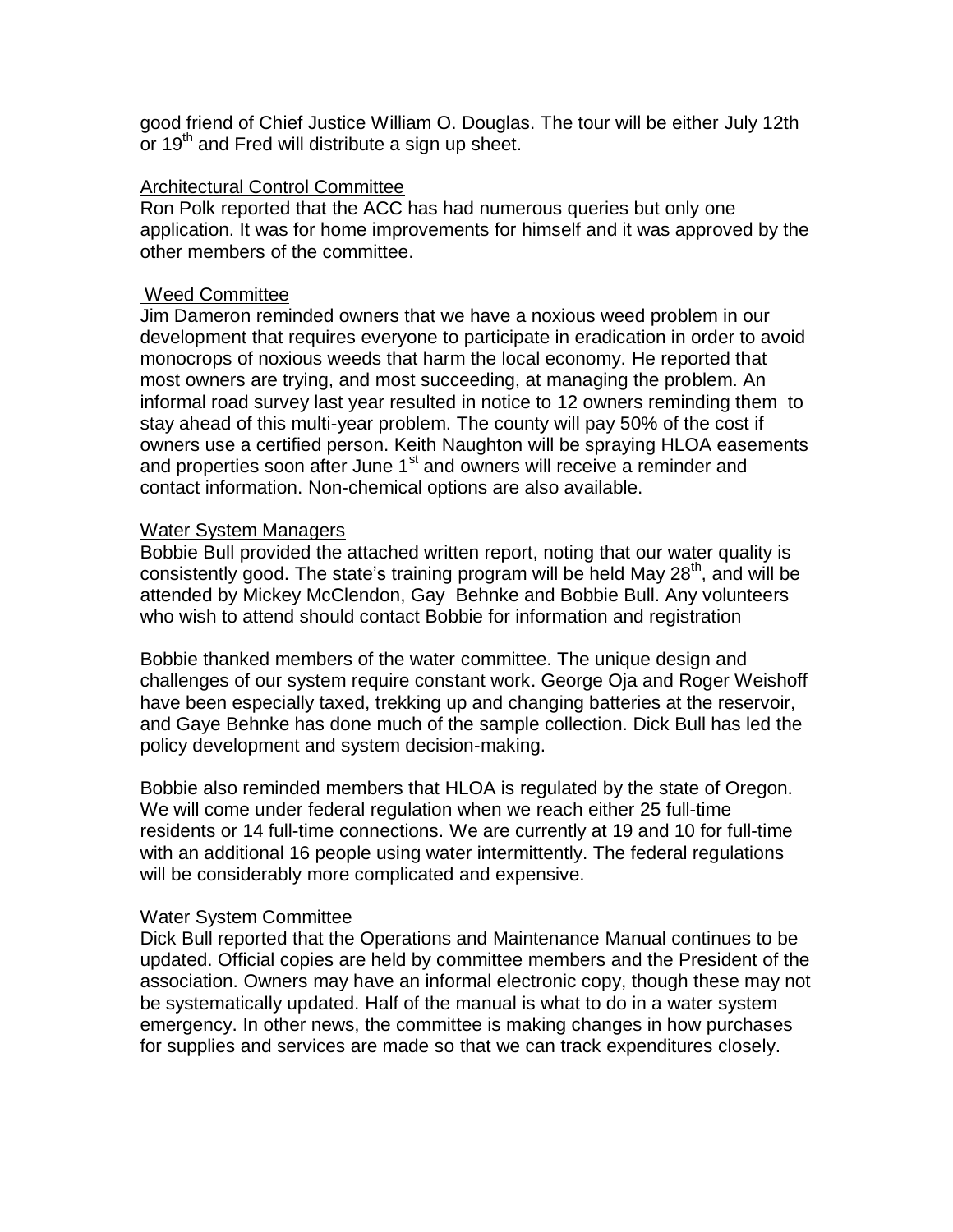He reminded owners that the biggest concern when you have a leak is to get it fixed. The cost for your excess water use resulting from a leak can be rebated if you take action and supply information to the committee.

Dick gave a history of rates and expenses for the water system noting that we are not collecting enough revenue to meet expenses. Work is currently underway to remedy the problem of the stream that has rerouted itself around the tank. We also have projects for next year that are urgent, including an electrical line, painting the reservoir, and meter upgrades so that meter reading doesn't require fighting ants. The committee explored multiple options and is recommending to the board that they approve the "barely safe" option of \$3.25 per 1000 gallons and a base rate of \$100. This will result in a \$2000 balance if the system has no serious malfunctions this year.

In discussion, owners requested more information about the impact of coming under federal requirements. There will be initial and ongoing costs to monitor for numerous additional contaminants. If any problem is found then remedying the problem will be complicated with likely construction costs. Federal regulation will also require a certified water system operator. Although HLOA may be eligible for same grant assistance, large special assessments will likely be required. Members requested that at the next annual meeting the committee should provide information to explore what this would mean so that we can plan adequately.

George offered to lead a visit to the reservoir this afternoon. Sara Smith noted how much property values depend on this system functioning well, and urged owners make the visit and understand their investment.

Dick reviewed the placement of fire fighting equipment in the barrels. The combination is 2011; set the number and squeeze; then turn the water on slowly. Dick will resupply the HLOA owner fire-fighting document via the website (after clarify one point.) He noted hydrants are flushed twice per year to check hoses and valves. Volunteers can use this opportunity to practice. This process will also be used to clean the culverts that are creating drainage problems. Meter reading has been organized for later this day.

Owners discussed the likelihood of a Lostine Canyon fire, and told stories of their own close calls. Members discussed the virtues of chipping vs. burning when reducing fuels on their lots, and noted some lots still have piles of brush. State guidelines for burning are available at the Oregon Department of Forestry office in Wallowa, which also grants permission to burn. The HLOA website also has some information. Owners are interested in emerging opportunities to reduce the fuel load north and south of the subdivision. The fuel reduction subsidy from the state has been made available again. Dick will organize another ODF demonstration in fire fighting this summer if there is sufficient interest. Malinda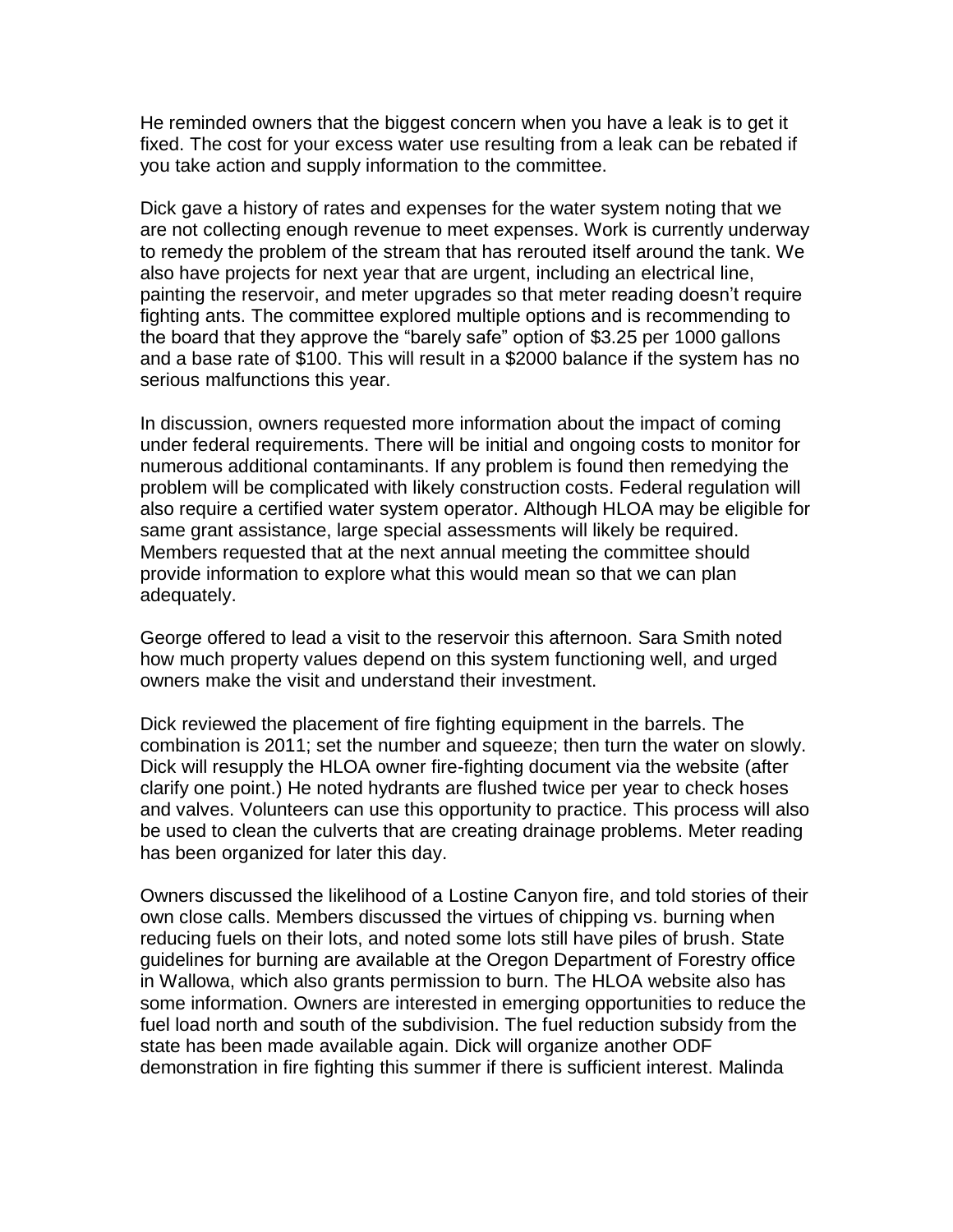indicated the Board will put this on their next agenda to see if more fire activities need to be pursued.

### CC&Rs and Bylaws Revision Committee

Nancy Clarke reported that there has been no action on this issue.

#### **New Business**

Malinda Schlatter presented the list of Board of Director actions that have been taken since the May 4, 2013, annual membership meeting, attached.

#### Election to Replace Expiring Terms on the Board of Directors

Ron Polk, who was appointed one year ago to fill a vacant position, indicated his interest in serving longer. Roger Weishoff is declining to serve another term. Malinda thanked Roger for his dedicated contribution through at least three terms (nine years). Ron Polk and Jan Bird were elected unanimously to fill three-year terms on the Board of Directors.

#### Nominations for Committees/Officers from the Floor

After considerable arm twisting all committee chairs agreed to continue to serve. Gary Polk is joining the Water Committee and will administer the new services purchasing procedure. New owners are strongly encouraged to volunteer.

#### Tamarack Road Maintenance

George Oja reported that three companies were requested to submit bids for short-term and/or a long-term improvements to improve Tamarack Road, though only Jones Excavation responded. The short-term-only option would include grading, redistributing old gravel, and rerolling. The more long-term solution would additionally include digging the ditch and removing stumps, adding bands, installing culverts and re-sloping the corner. This should reduce the winter icing problems on the road. The process would make it necessary for six owners to install culverts in their own driveways at their own expense, or to drive through a significant ditch to reach their property. The Board has approved the more comprehensive solution and work will coincide with rerouting the stream around the reservoir. Affected owners will be notified.

#### Other new business to be brought before the owners

Members thanked Malinda, George, Mickey and Roger for their effort to keep the snow cleared on Tamarack Road.

Terry Polk requested additional volunteers to help with the fire hydrant/hose barrel beautification project. Sharon Weishoff and Kristin Oja will assist.

The potluck will be held this evening at Ron and Terry Polk's home at 5:30.

### **Adjournment**